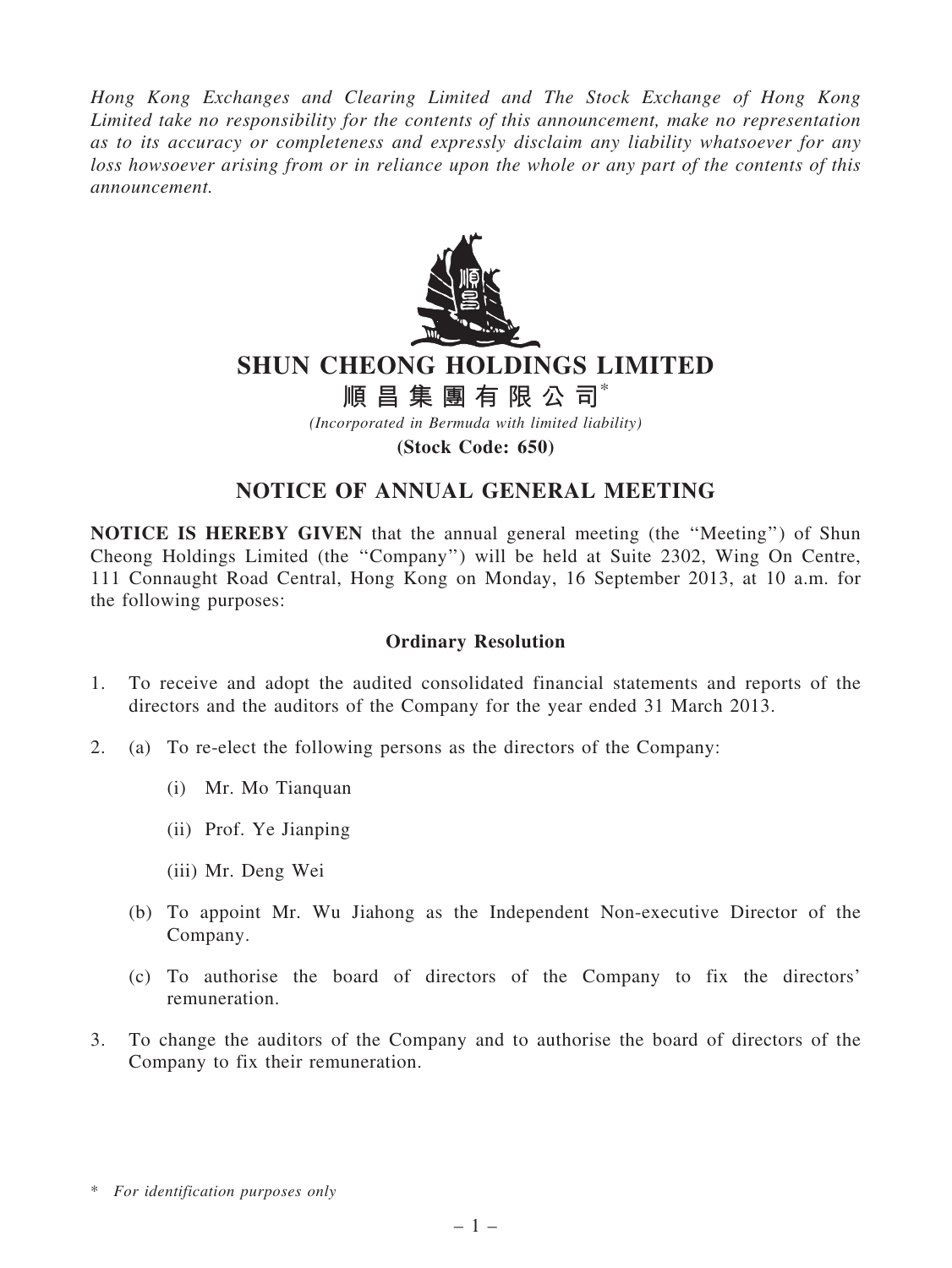4. To consider as special business and, if thought fit, pass with or without amendments the following resolution as an ordinary resolution of the Company:

# ''THAT

- (a) subject to sub-paragraph (b) of this resolution, the exercise by the directors of the Company during the Relevant Period (as hereinafter defined) of all the powers of the Company to allot, issue and deal with additional shares in the capital of the Company and to make or grant offers, agreements and options, including warrants and securities convertible or exercisable into shares of the Company, which might require the exercise of such powers either during or after the Relevant Period, be and is hereby generally and unconditionally approved;
- (b) the aggregate nominal amount of the share capital allotted or agreed conditionally or unconditionally to be allotted (whether pursuant to an option or otherwise) by the directors of the Company pursuant to the approval in subparagraph (a) of this resolution, otherwise than pursuant to a Rights Issue (as hereinafter defined) or the exercise of subscription of conversion rights under the terms of any warrants of the Company or any securities which are convertible or exercisable into shares of the Company or any share option scheme or any scrip dividends or similar arrangement providing for the allotment of shares in lieu of the whole or part of a dividend on shares of the Company in accordance with the Bye-laws of the Company or a specific authority granted by the shareholders of the Company in general meeting, shall not exceed 20% of the aggregate nominal amount of the issued share capital of the Company on the date of this resolution and this approval shall be limited accordingly; and
- (c) for the purpose of this resolution:

''Relevant Period'' means the period from the passing of the resolution until whichever is the earliest of:

- (i) the conclusion of the next annual general meeting of the Company;
- (ii) the expiration of the period within which the next annual general meeting of the Company is required by the Bye-laws of the Company or any applicable law to be held; and
- (iii) the date on which the authority set out in this resolution is revoked or varied by an ordinary resolution in general meeting.

''Rights Issue'' means an offer of shares in the Company, or any offer of warrants, options or other securities giving rights to subscribe for shares in the Company, open for a period fixed by the directors of the Company to holders of shares on the register on a fixed record date in proportion to their then holdings of such shares (subject to such exclusions or other arrangements as the directors of the Company, after making enquiry, may deem necessary or expedient in relation to fractional entitlements or having regard to any restrictions or obligations under the law of, or the requirements of, any recognised regulatory body or any stock exchange in any territory outside Hong Kong).''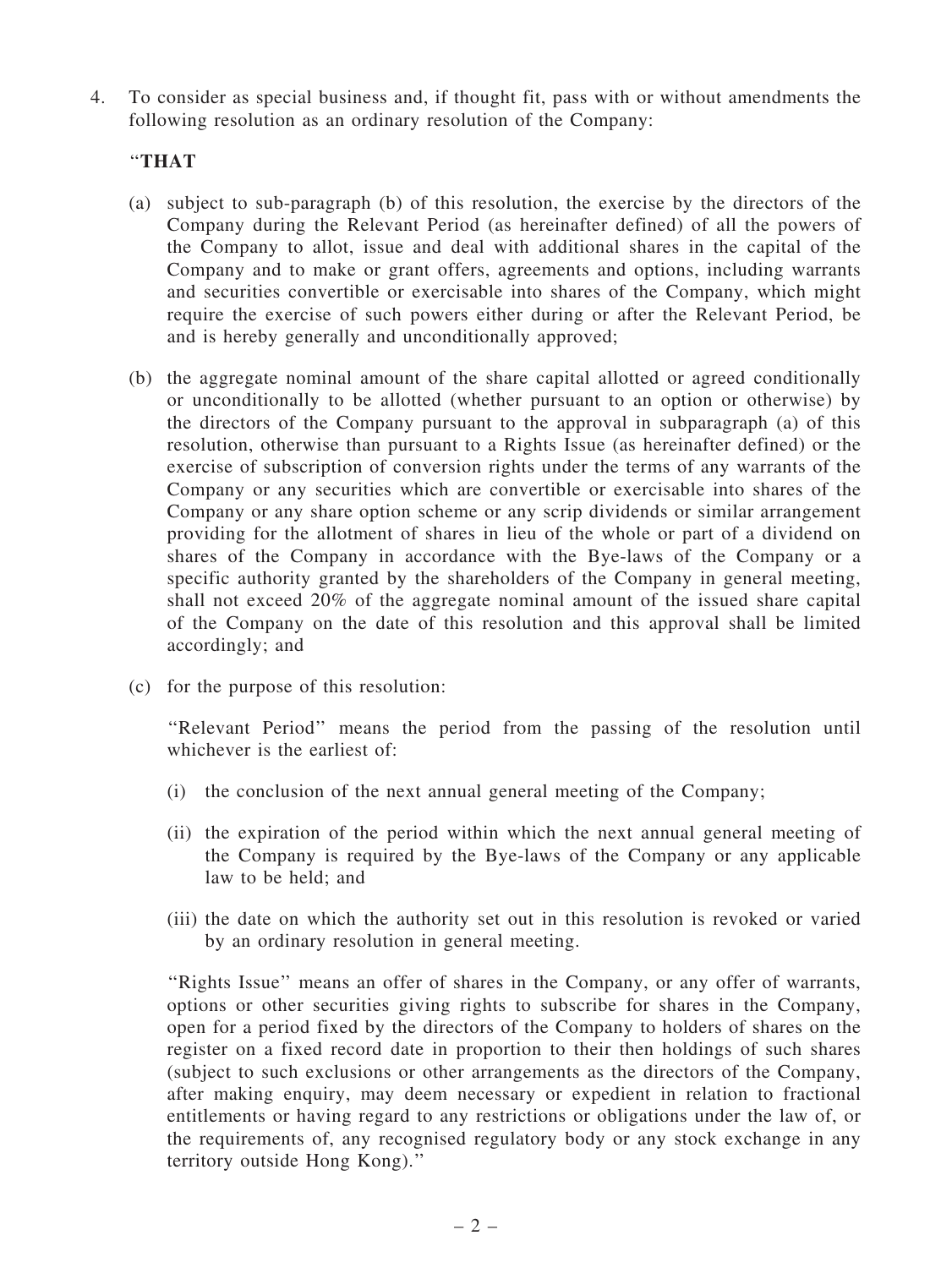### Special Resolution

1. To consider and, if thought fit, approve the following resolution as a special resolution:

# ''THAT:

''167. Any notice or document to be given or issued under these Bye-Laws shall be in writing, and may be served by the Company on any member either personally or by sending it through the post in a prepaid letter, envelope or wrapper addressed to such member at his registered address as appearing in the register or by delivering or leaving it at such registered address as aforesaid or (in the case of a notice) by advertisement in the Newspapers. In the case of joint holders of a share, all notices shall be given to that one of the joint holders whose name stands first in the register and notice so given shall be sufficient notice to all the joint holders."

It is proposed that the existing Article 167 be deleted in its entirety and be substituted by the following new Article 167:

''167. Any notice or document (including any ''corporate communication'' within the meaning ascribed thereto under the rules of the stock exchange in Hong Kong), whether or not, to be given or issued under these Bye-Laws from the Company to a Member shall be in writing or by cable, telex or facsimile transmission message or other form of electronic communication and any such notice and document may be served or delivered by the Company on or to any Member either personally or by sending it through the post in a prepaid envelope addressed to such Member at his registered address as appearing in the Register of Members or at any other address supplied by him to the Company for the purpose or, as the case may be, by transmitting it to any such address or transmitting it to any telex or facsimile transmission number or electronic number or address or website supplied by him to the Company for the giving of notice or document to him or which the person transmitting the notice or document reasonably and bona fide believes at the relevant time will result in the notice or document being duly received by the Member or may also be served by advertisement in appointed newspapers (as defined in the Act) or in newspapers published daily and circulating generally in the territory of and in accordance with the requirements of the stock exchange in Hong Kong or, to the extent permitted by the applicable laws, by placing it on the Company's website or the website of the stock exchange in Hong Kong. and giving to the Member a notice stating that the notice or other document is available there (a ''notice of availability''). The notice of availability may be given to the Member by any of the means set out above. In the case of joint holders of a share all notices or